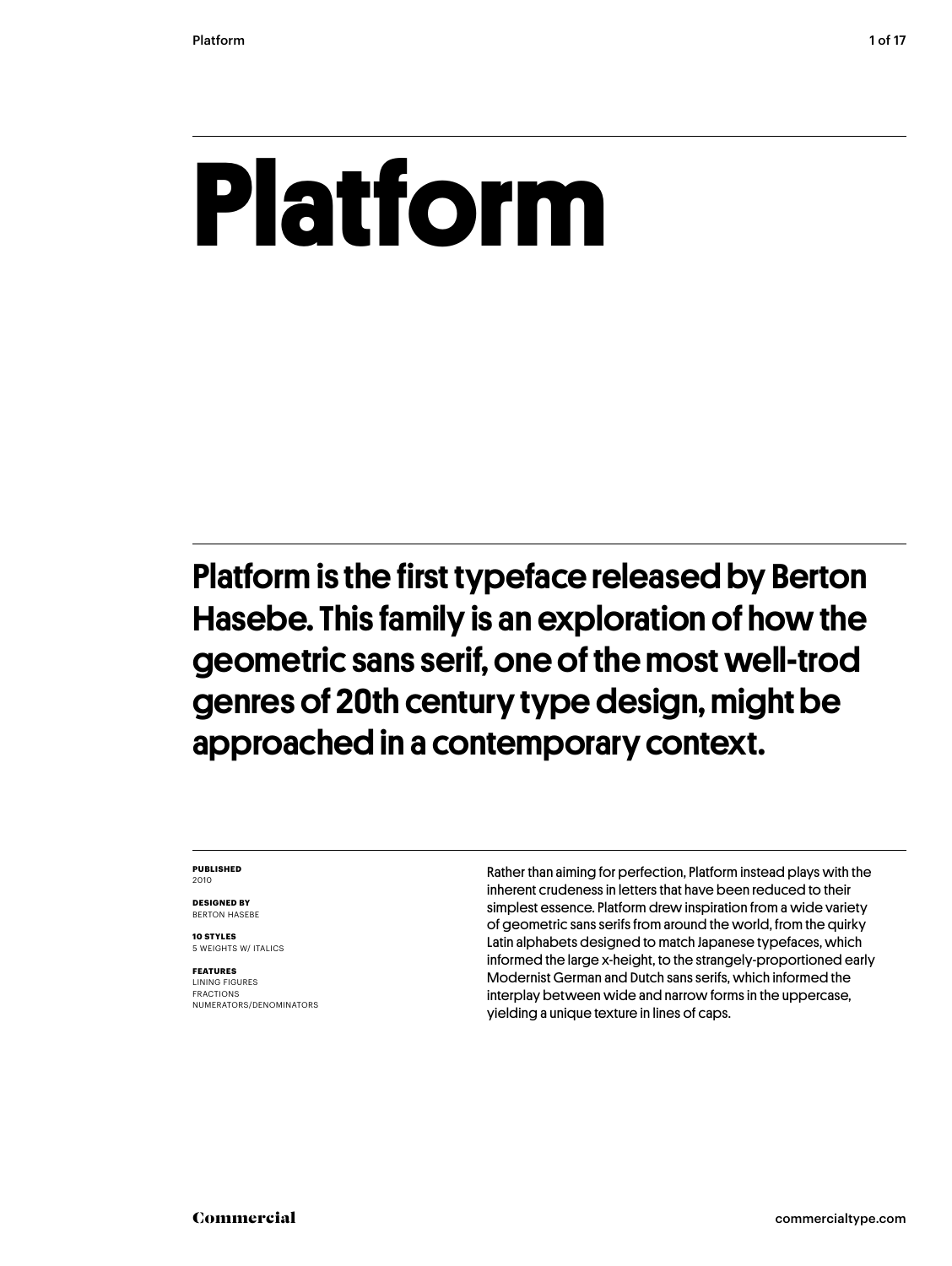Platform Hairline *Platform Hairline Italic* Platform Light *Platform Light Italic* Platform Regular *Platform Regular Italic* Platform Medium *Platform Medium Italic* **Platform Bold** *Platform Bold Italic*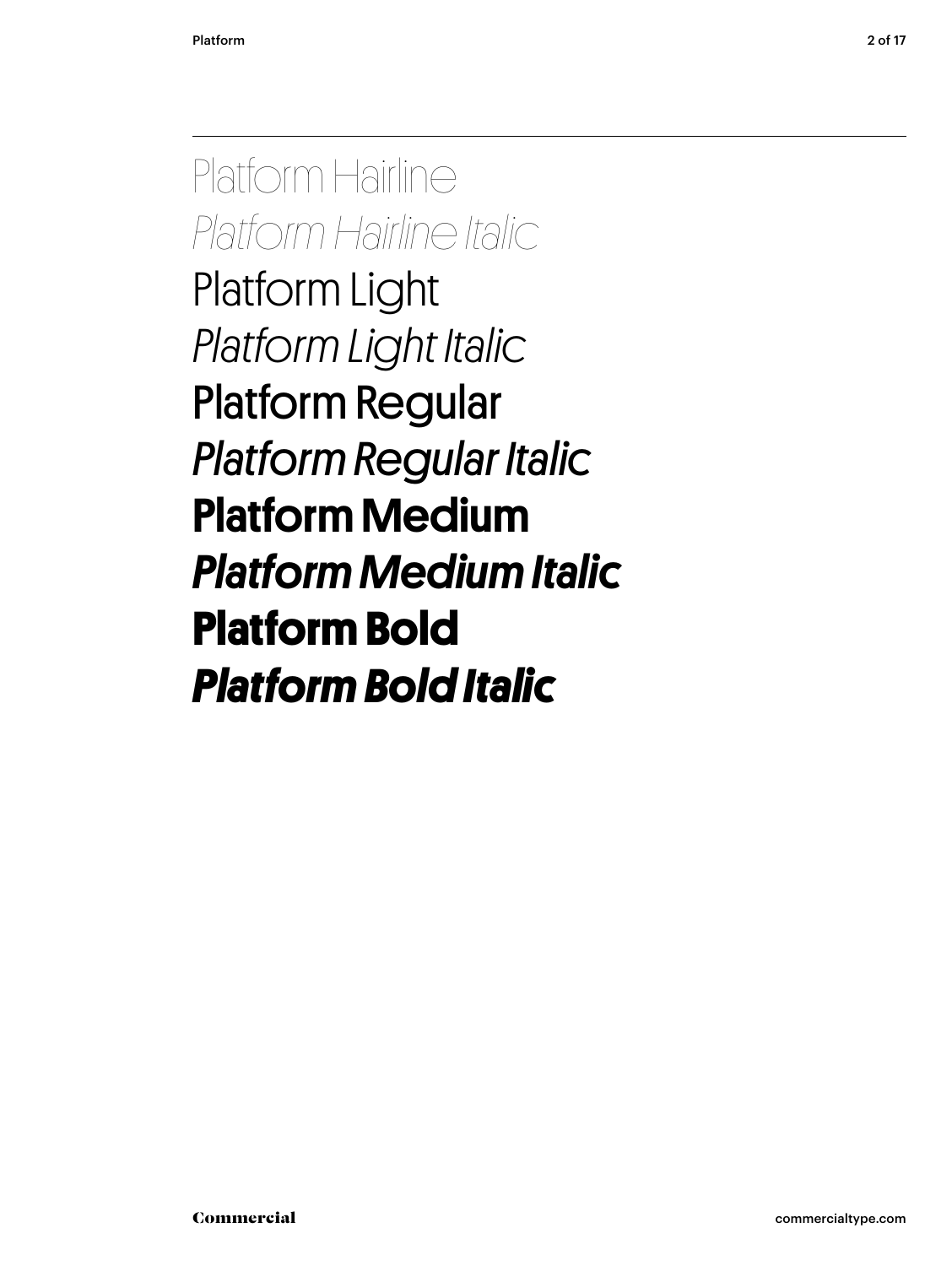

PLATFORM HAIRLINE, 70 PT



PLATFORM HAIRLINE ITALIC, 70 PT



PLATFORM HAIRLINE, 70 PT

*ADMINISTRATOR Michel Foucault*

PLATFORM HAIRLINE ITALIC, 70 PT [ALTERNATE a]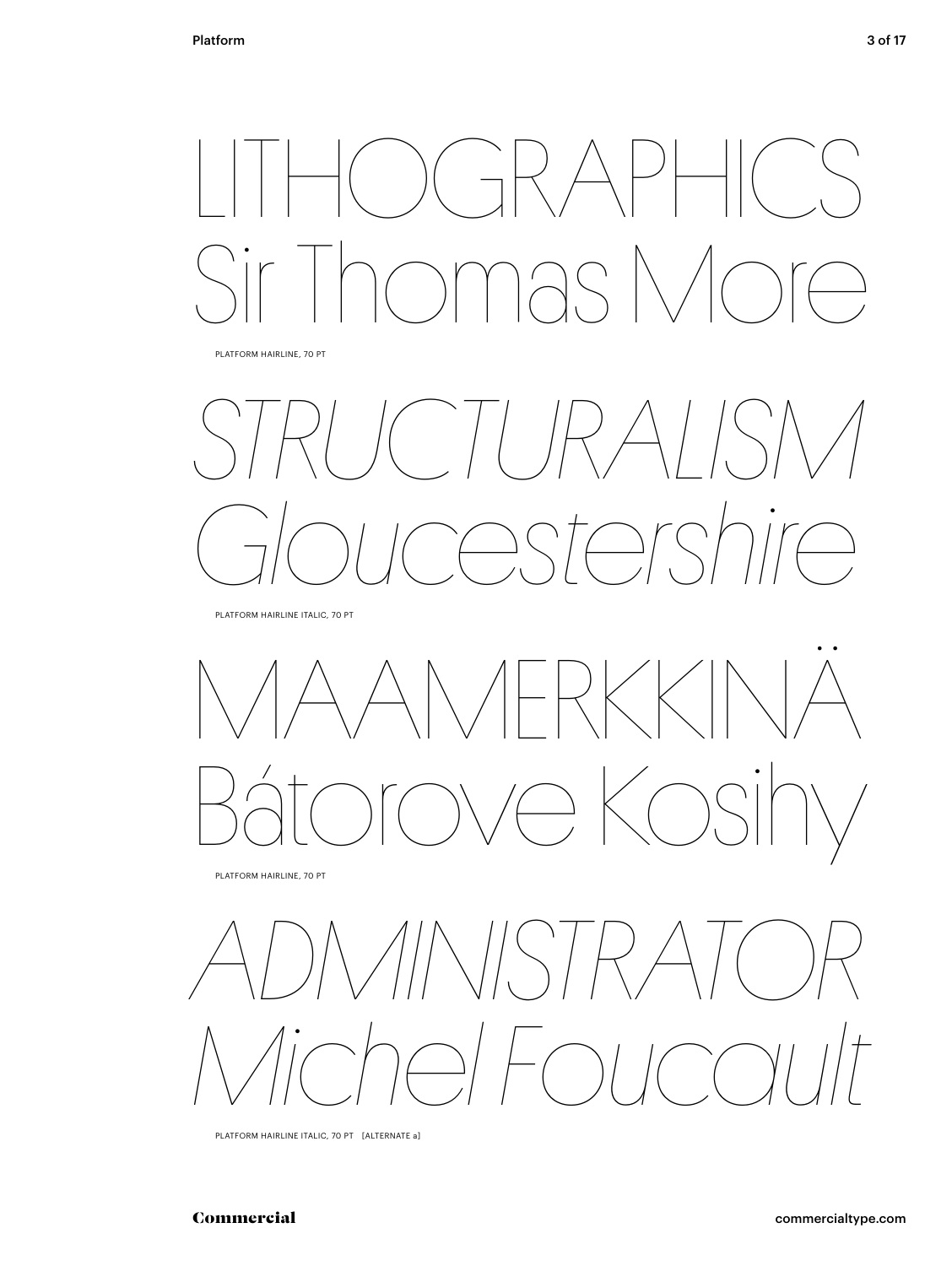## AUTOCHROME Characterized

PLATFORM LIGHT, 70 PT [ALTERNATE a]

### *MUNICIPALITIES Epidemiologist* PLATFORM LIGHT ITALIC, 70

### TYPOGRAPHIC Schriftgießerei PLATFORM REGULAR, 70 PT

## *VISITEKAARTJES Agnietenplaats*

PLATFORM REGULAR ITALIC, 70 PT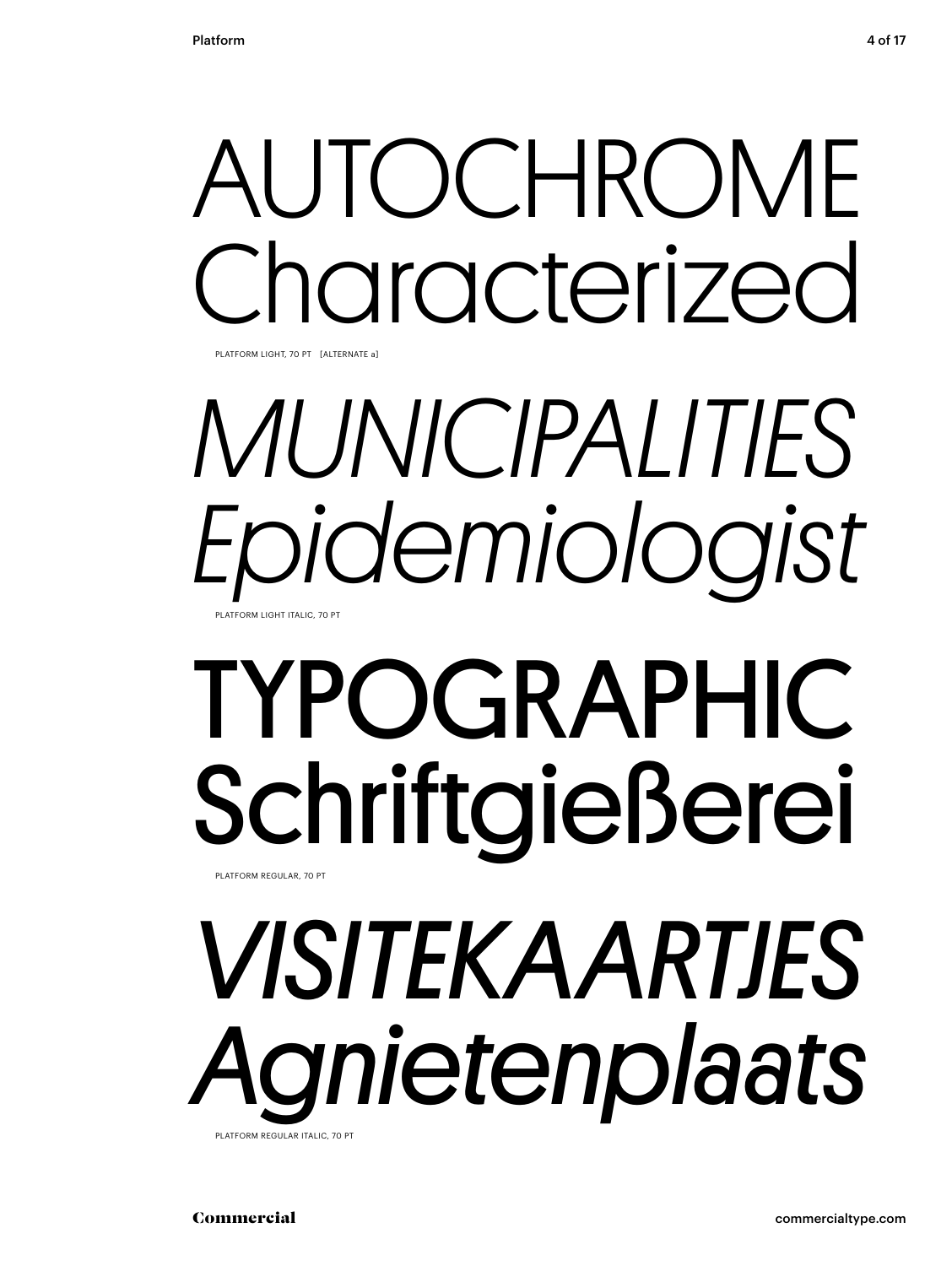### AVANT-GARDE **Contemporary** PLATFORM MEDIUM, 70 PT [ALTERNATE y]

## *BUCHDRUCKER Côtes-d'Armor*

PLATFORM MEDIUM ITALIC, 70 PT

## **DOGMATISCH Représentatifs** PLATFORM BOLD, 70 PT

## *GUSTAV KLIMT Skudeneshavn*

PLATFORM BOLD ITALIC, 70 PT [ALTERNATE k u]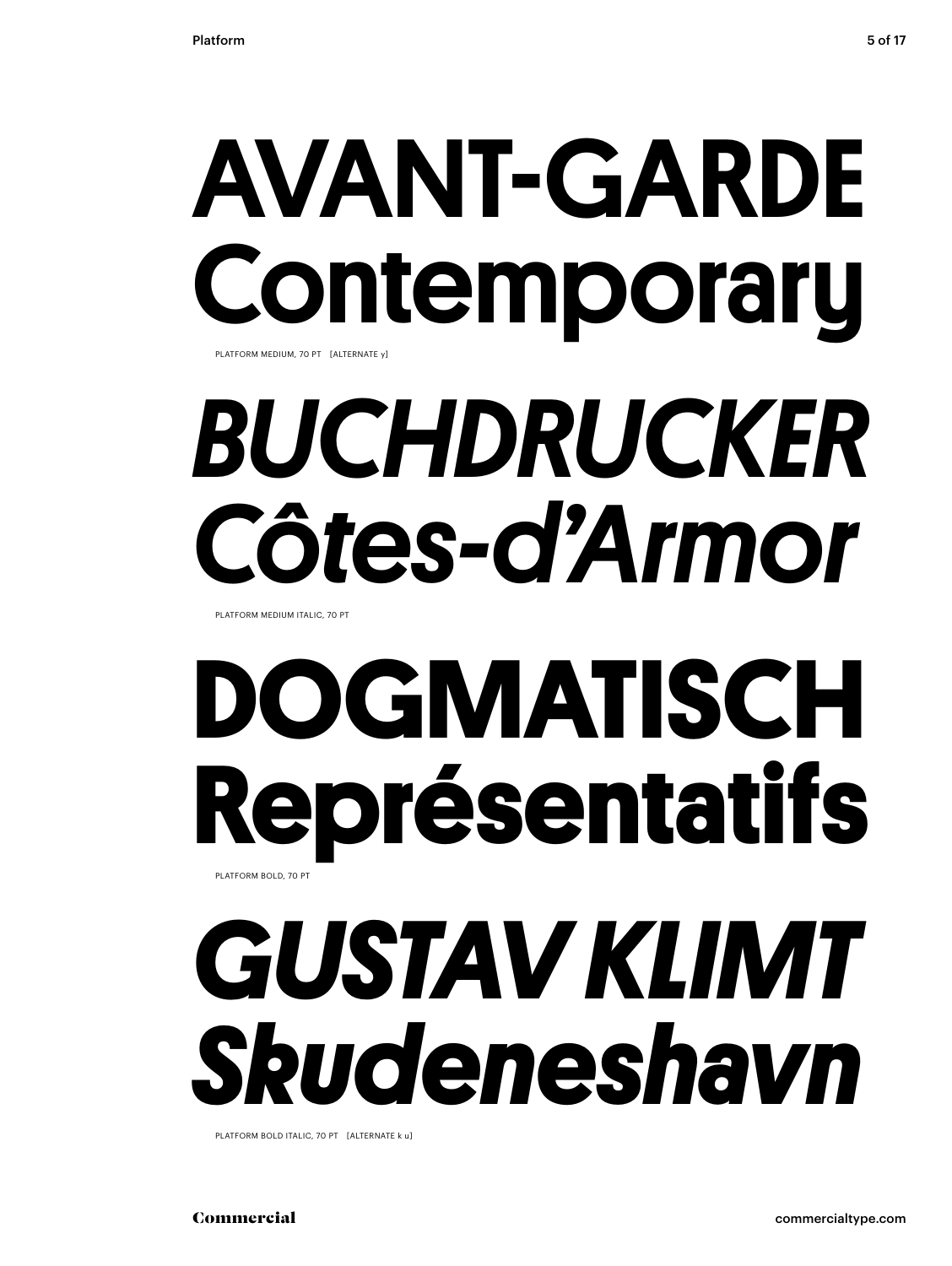

*Lærdalsøyri, Jørpeland, Ørsta GROPIUS AND THE BAUHAUS Figueira de Castelo Rodrigo* PLATFORM HAIRLINE ITALIC, 40 PT

#### 327 administrative divisions GASTON BACHELARD (1958) The associate administrator

PLATFORM LIGHT, 40 PT

*Russian Revival Architecture SUBORBITAL FLIGHT TESTING Manned Spacecraft Center*

PLATFORM LIGHT ITALIC, 40 PT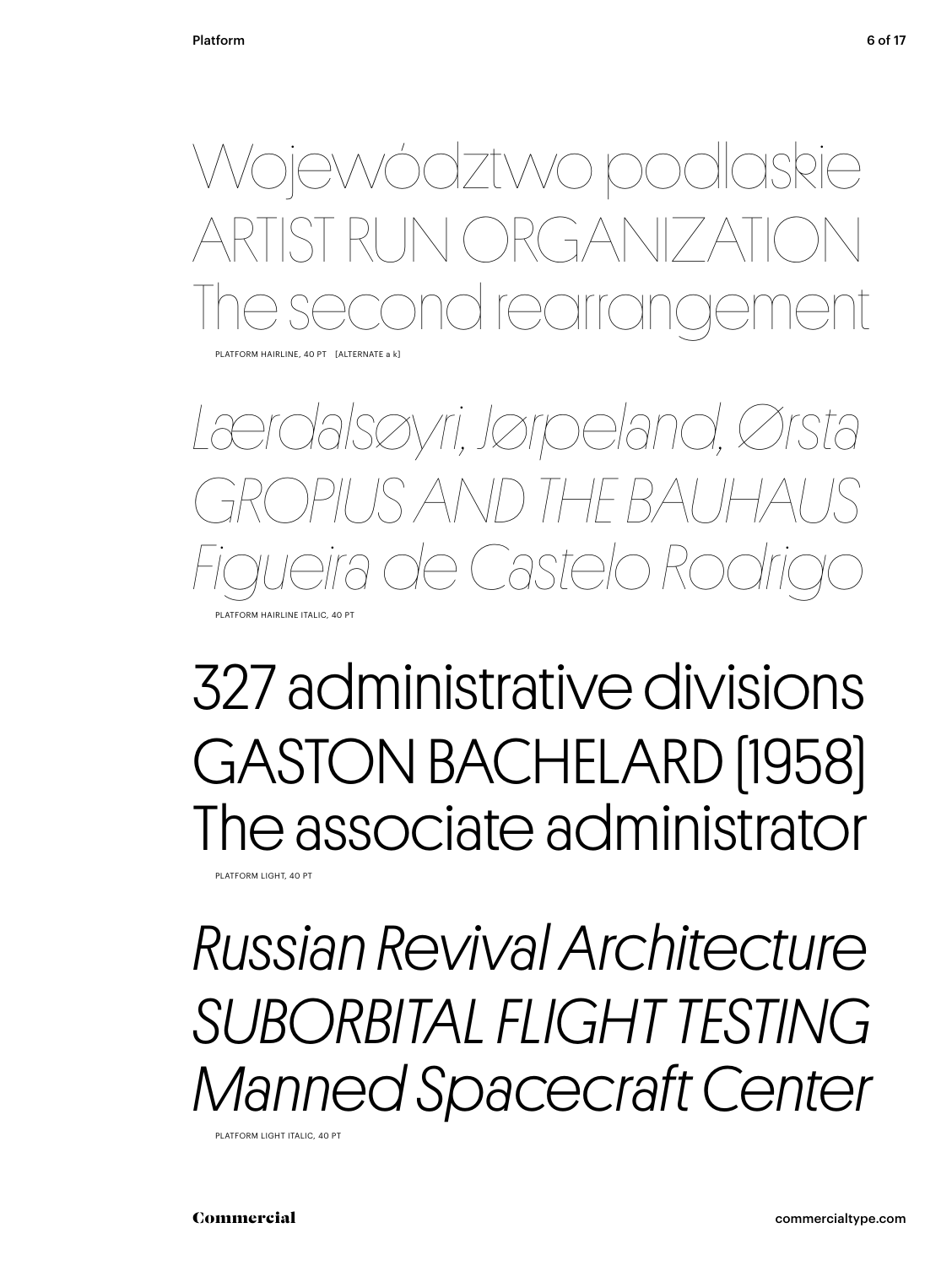### Previously known as Orian BORGARFJARÐARHREPPUR From Alexandria to Bartlett

**LATFORM REGULAR, 40 PT** 

*Humid continental climate CHICAGO TRIBUNE TOWER Les Sept péchés capitaux*

PLATFORM REGULAR ITALIC, 40 PT [ALTERNATE

#### Contemporary geometry NIEDERKIRCHNERSTRASSE Aleksandr Samokutyayev

PLATFORM MEDIUM, 40 PT

#### *Over 6,800 people reside LE SAUT À LA COUVERTURE The chief aerodynamicists*

PLATFORM MEDIUM ITALIC, 40 PT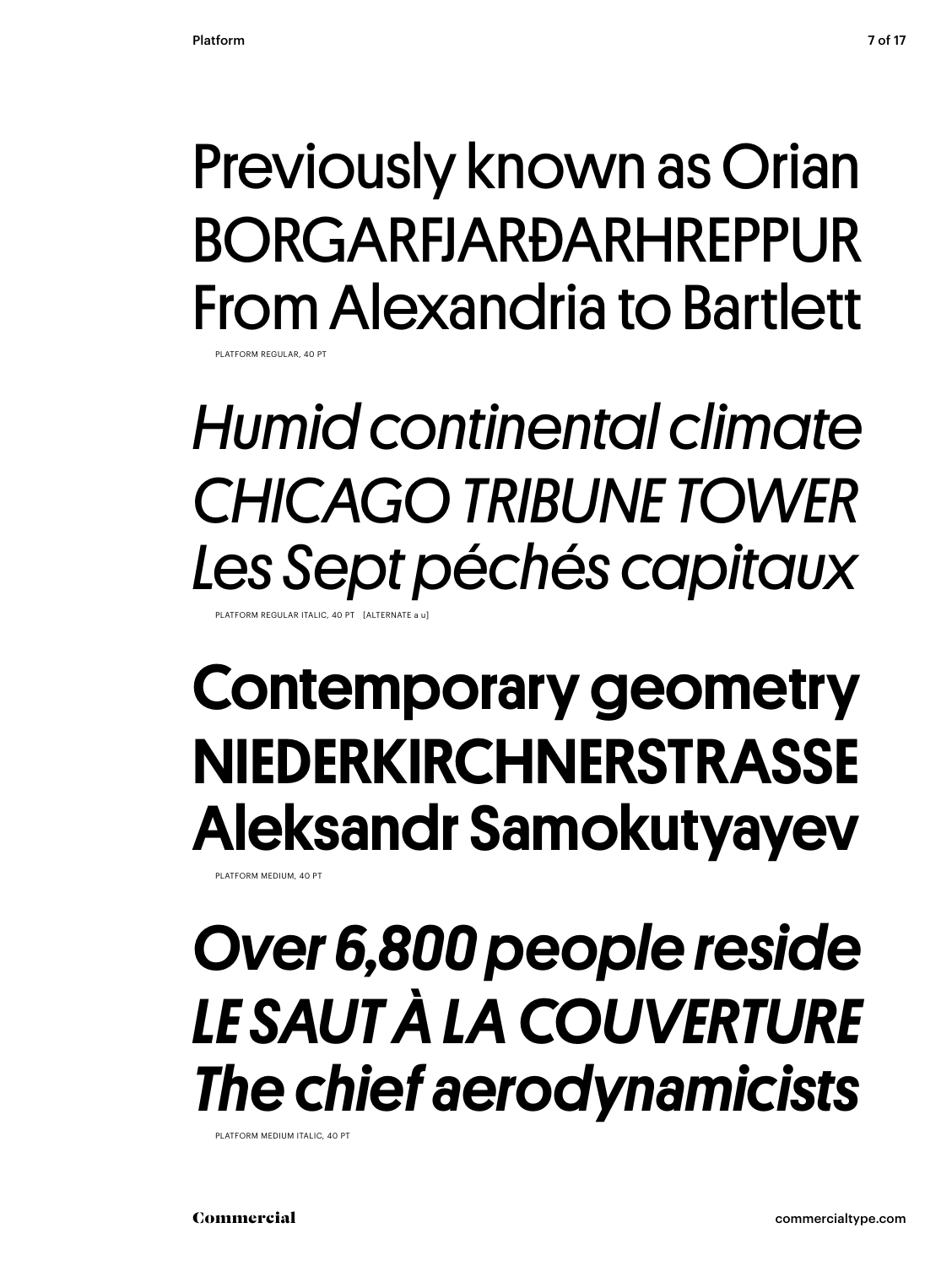### **Giacomo Luigi Ciamician HELSINGØR, HØRSHOLM Sobral de Monte Agraço**

PLATFORM BOLD, 40 PT [ALTERNATE a

#### *Apollo-Soyuz Test Project FRIEDRICH OTTO SCHMIDT Lunar Surface Rendezvous*

PLATFORM BOLD ITALIC, 40 PT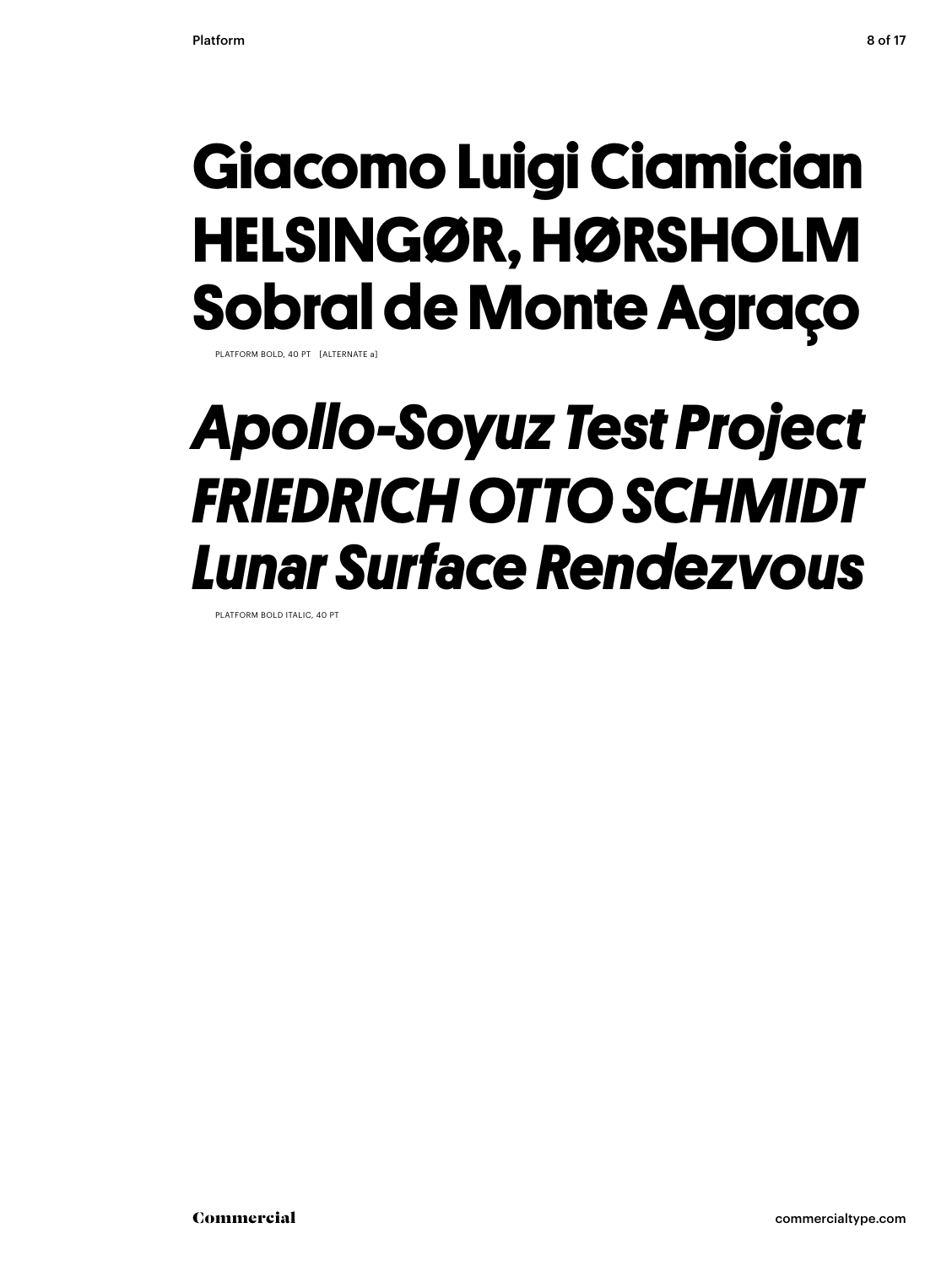Walter M. Schirra: Mercury & Gemini Astronaut TRAVELED FROM GRAND FORKS TO PARKSVILLE *2001 saw a 25.2% increase of organic materials*

PLATFORM HAIRLINE, HAIRLINE ITALIC, 24 PT

În fundul lui se vedea sclipind, de limpede FLIGHT ENGINEER NIKOLAI RUKAVISHNIKOV *Shanghai, São Paulo, Tokyo, New York City* PLATFORM LIGHT, LIGHT ITALIC, 24 PT [ALTERNATE a k]

The area had a population of 213,056 in 1971 HARROW & WEALDSTONE, HERON QUAYS *Coenraad Johannes van Houten (1801–1887)*

PLATFORM REGULAR, REGULAR ITALIC, 24 PT

Understood in its totality, the spectacle is BÚÐARDALUR, ÞORLÁKSHÖFN, ÁLFTANES *Being and Nothingness, published in 1943*

PLATFORM MEDIUM, MEDIUM ITALIC, 24 PT

#### **Performance endurance of about 14 days NEUKIRCHEN BEI SULZBACH-ROSENBERG** *Sketch for a Theory of the Emotions (1939)*

PLATFORM BOLD, BOLD ITALIC, 24 PT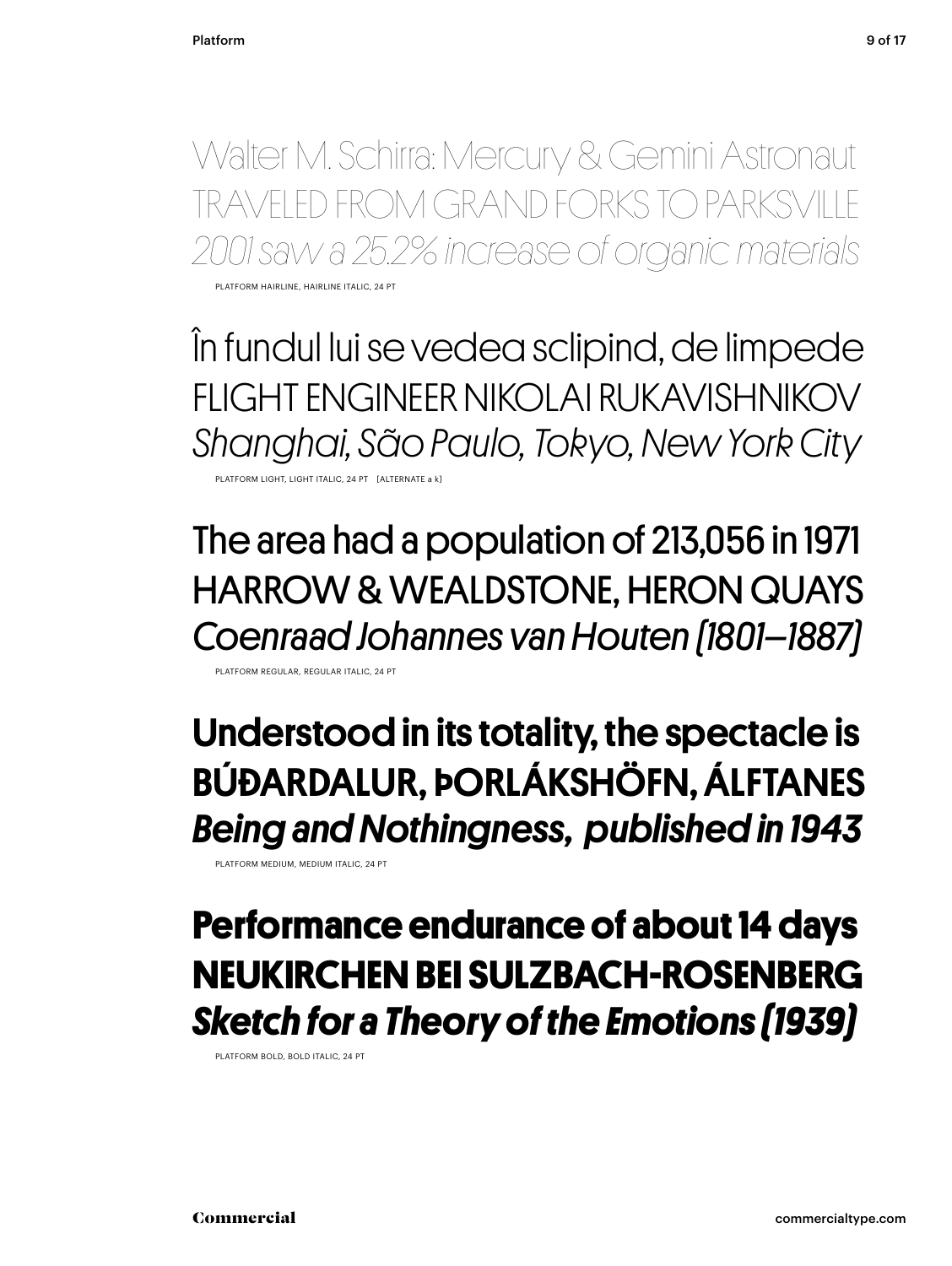GOING FROM LAMBETH NORTH TO KING'S CROSS ST. PANCRAS As indispensable embellishment of currently produced theory *THE SOCIETY BASED ON MODERN INDUSTRY IS NOT ACCIDENTALLY* En disant Dada. D'un geste noble et avec des manières raffinées

PLATFORM HAIRLINE, HAIRLINE ITALIC, 18 PT

IN ADDITION, 23.6% OF THE STATE'S RESIDENTS SPEAK SPANISH The municipal offices of the City and County of Honolulu on *LE DÉBARQUEMENT DU CONGRÈS DE PHOTOGRAPHIE À LYON Það var því ekki ólíklegt, að þetta skrímsl hefði hröklast þaðan*

PLATFORM LIGHT, LIGHT ITALIC, 18 PT

ÉG GAT EKKI SKORAST UNDAN ÞVÍ MEÐ ÖLLU, EN REYNDI ÞÓ October, 1964: Sartre declined the Nobel Prize in Literature *IN 2005 THERE WERE 140,337 HOUSEHOLDS IN HONOLULU, HI Public primary and secondary schools in Wicomico County*

PLATFORM REGULAR, REGULAR ITALIC, 18 PT

EUROPEAN ARRIVAL AND THE KINGDOM OF HAWAII, 1778 In February 2010, she had her first solo exhibition in Prague *HAMMERSMITH & CITY, NOTTING HILL GATE, PADDINGTON Sartre was drafted into the French army as a Meteorologist*

PLATFORM MEDIUM, MEDIUM ITALIC, 18 PT [ALTERNATE u w y]

**THE GROUP EXHIBITED THROUGHOUT MALAYSIA IN 2001 The Pineapple Isle has an area of 140.57 sq mi (363.91 km²)** *PRESENTING THE SPECTACULAR AS INACCESSIBLE REALITIES Speakers of the Hawaiian langauge totalled 27,160 in 2005*

PLATFORM BOLD, BOLD ITALIC, 18 PT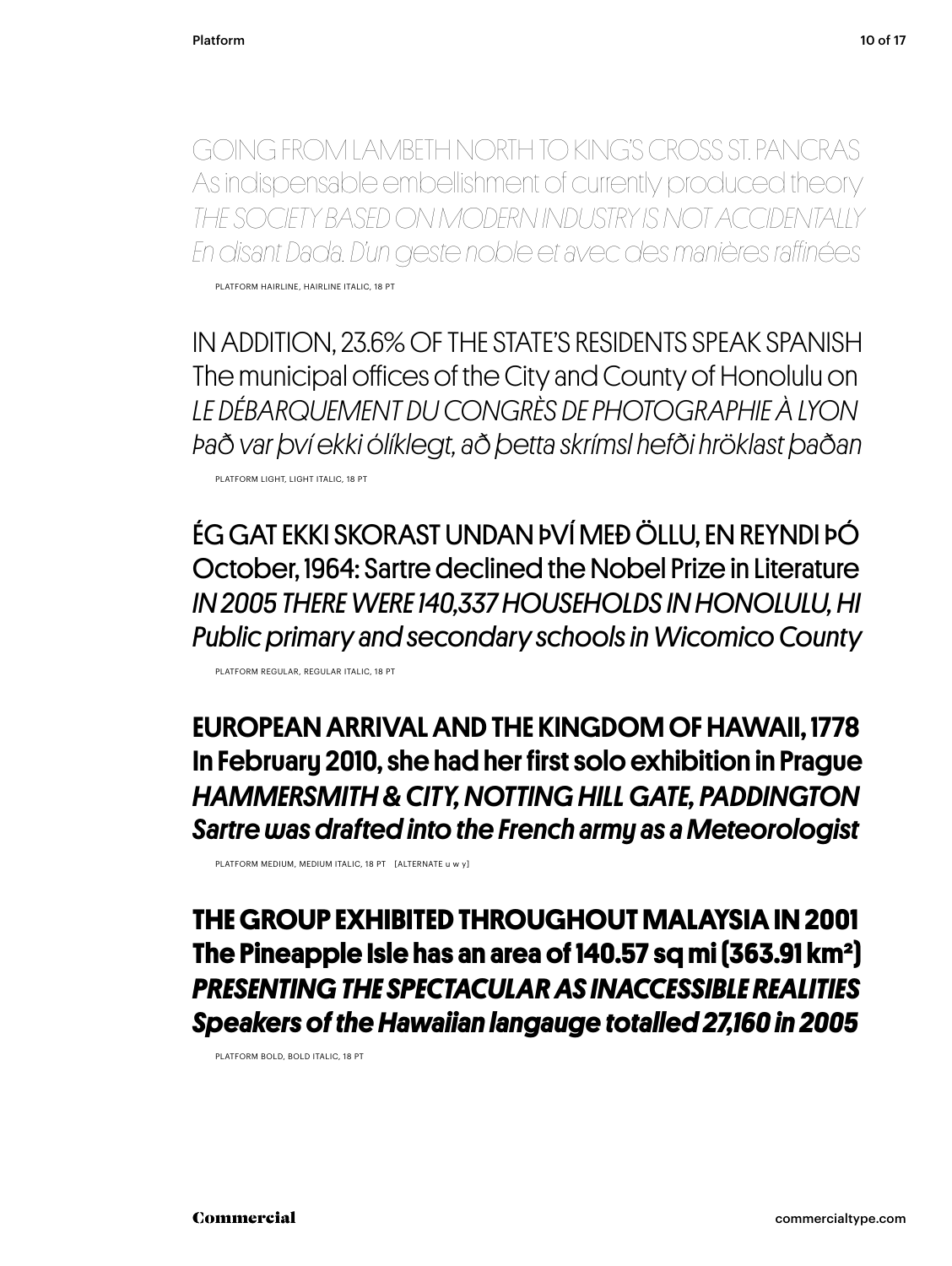## Neuschwanstein

PLATFORM HAIRLINE, 65 PT [ALTERNATE a]

### Gleichmäßigkeit Palihooukapapa **Transformations** PLATFORM LIGHT, 65 PT PLATFORM REGULAR, 65 PT

PLATFORM MEDIUM, 65 PT

## **Developmental**

PLATFORM BOLD, 65 PT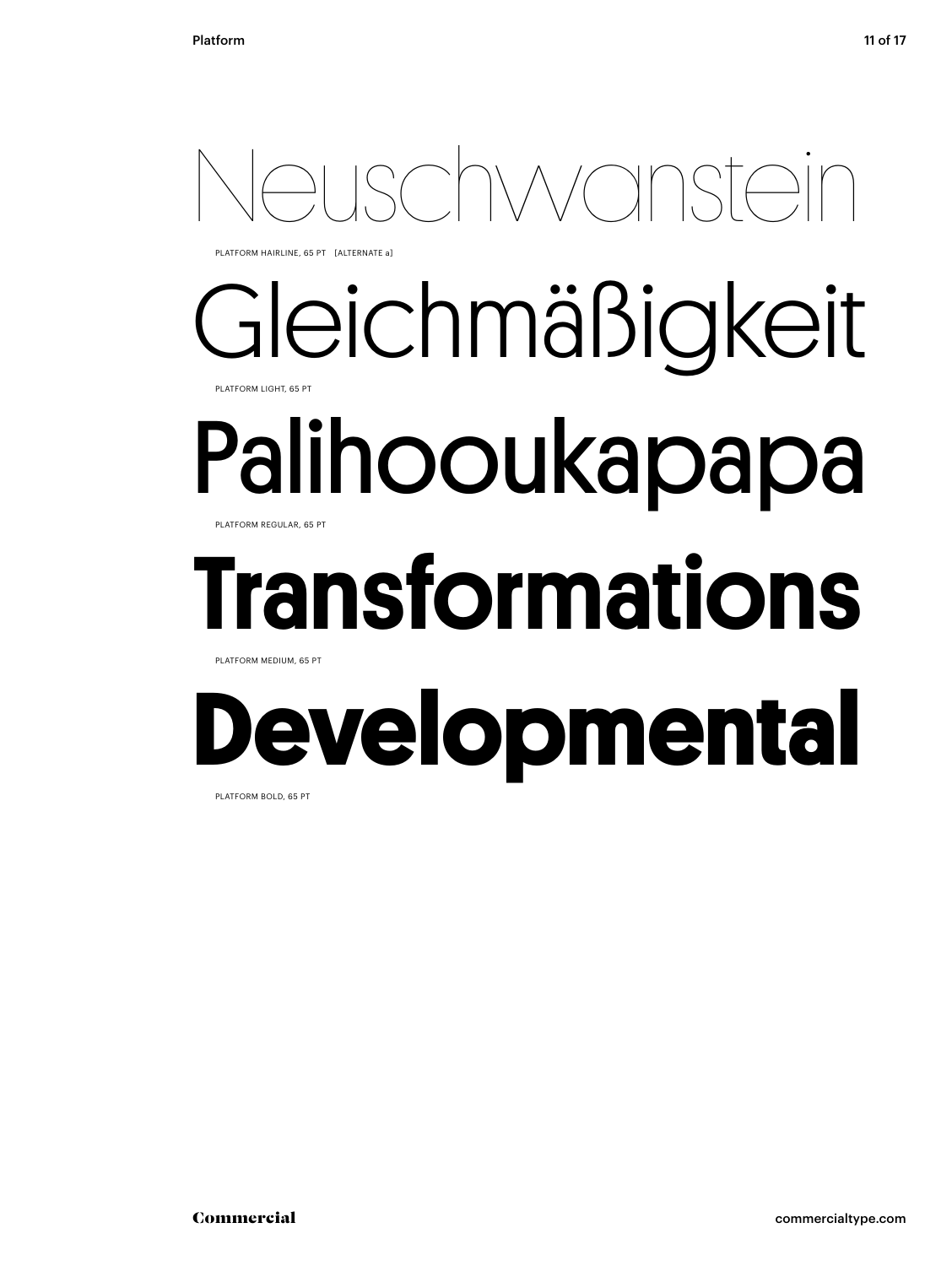

PLATFORM HAIRLINE ITALIC, 65 PT [ALTERNATE a]

## *Noncontinuance*

PLATFORM LIGHT ITALIC, 65 PT

*Oogenblikkelijk* PLATFORM REGULAR ITALIC, 65 PT

## *Metronomically*

PLATFORM MEDIUM ITALIC, 65 PT

*Conceptualized*

PLATFORM BOLD ITALIC, 65 PT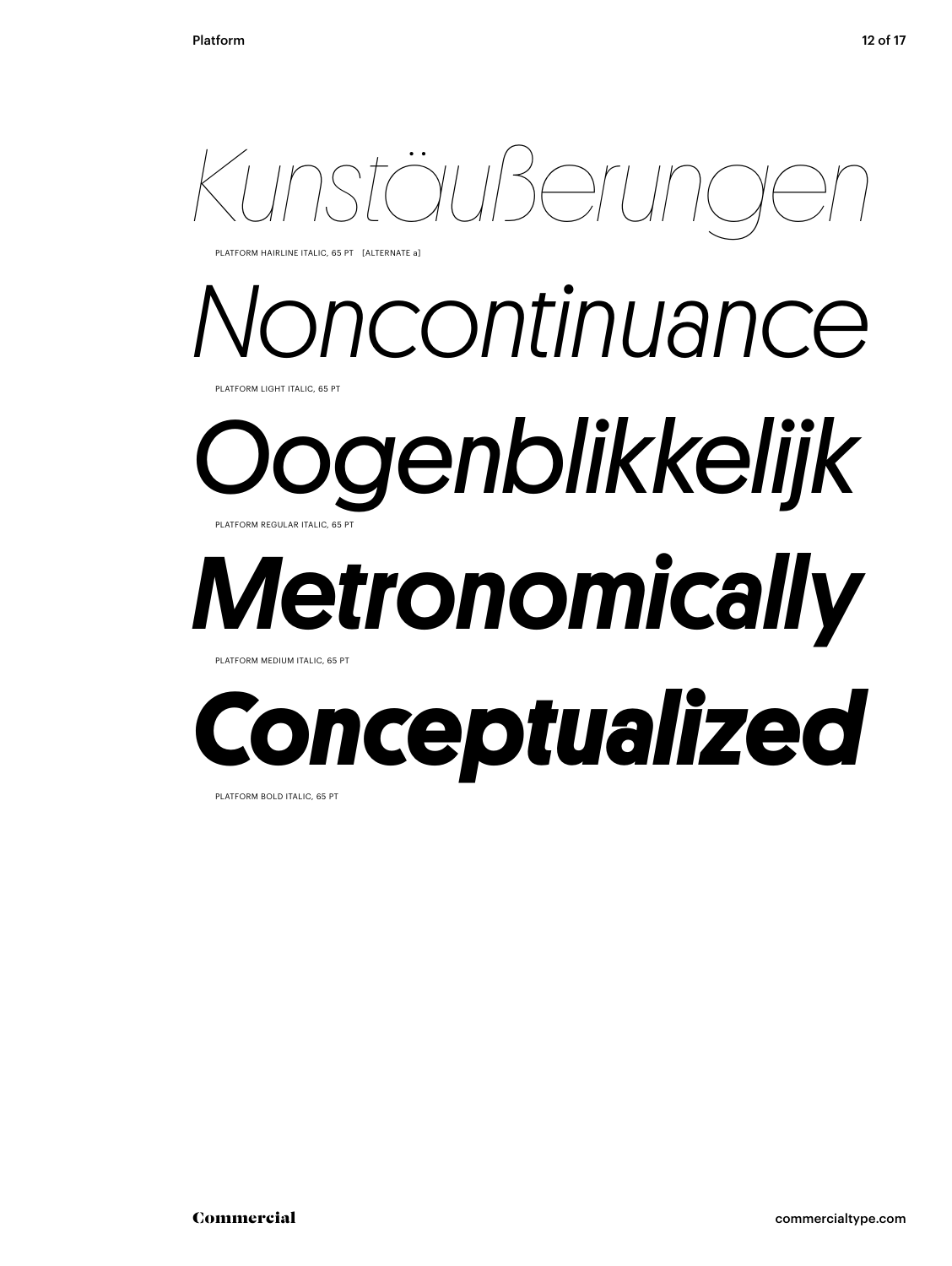PLATFORM REGULAR, 16 PT

REGULAR ALL CAPS

REGULAR

BOLD PROPORTIONAL LINING FIGURES

REGULAR ITALIC

BOLD

REGULAR ITALIC

THE SPANISH WAR, which began in 1739, as well as the French war which soon followed it, occasioned a further increase of the debt, which, on the 31st of December 1748, after the war had been concluded by the treaty of **Aix-la-Chapelle**, amounted to £78,293,313. The most profound peace, of 17 years continuance, had taken no more than £8,328,354,17 from it. A war, of less than nine years continuance, added £31,338,689 to it. (Refer to Postlethwaite's *History of the Public Revenue.*) During the administration of Mr. Pelham, the interest of the public debt was reduced to 3%; the sinking fund was increased, and some part of the public debt was paid off. In 1755, **before the late war**, the funded debt of Great Britain amounted to £72,289,675. On the 5th of January 1763, at the conclusion of the peace, the funded debt amounted debt to £122,603,336. The unfunded debt has been stated at £13,927,589. But the expense occasioned by the war did not end with the conclusion of the peace; so that, on the 5th of January 1764, the funded debt was increased (partly by a new loan, and partly by funding a part of the unfunded debt) to £129,586,789, there still remained (according to the very well informed author of *Considerations on the Trade and Finances of Great Britain*) an unfunded debt, which was brought to account in that and the following year, of 975,017. In 1764, therefore, the public debt of Great Britain, funded and unfunded together, amounted, according to this author, to £139,561,807:2:4. The annuities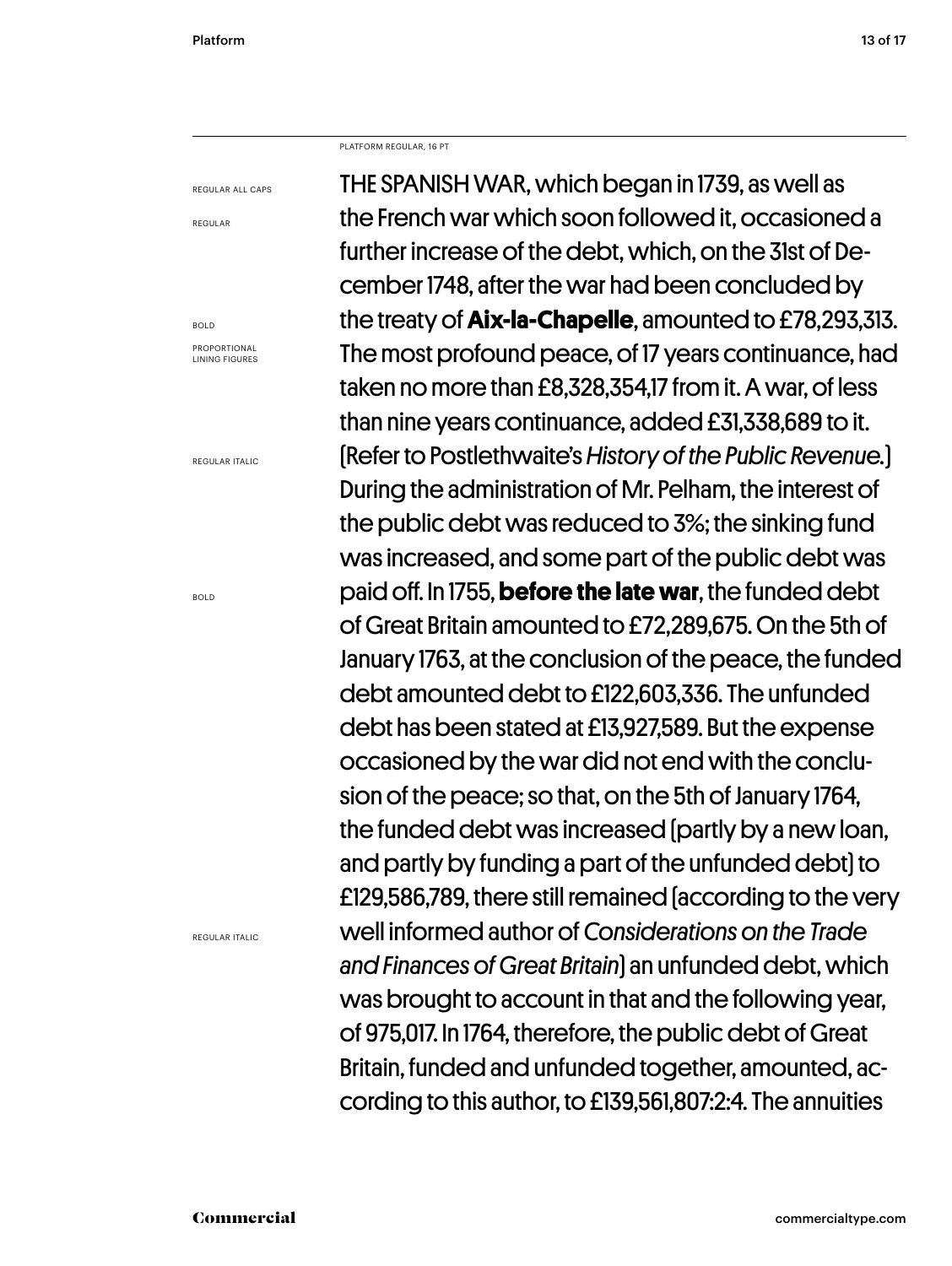| <b>UPPERCASE</b>                       | <b>ABCDEFGHIJKLMNOPQRSTUVWXYZ</b>                                                                           |
|----------------------------------------|-------------------------------------------------------------------------------------------------------------|
| LOWERCASE                              | abcdefghijklmnopqrstuvwxyz                                                                                  |
| STANDARD PUNCTUATION                   | i!¿?.,:;-——[][]{}/ \&*@"""·",«»0 \$•¶†‡©®™                                                                  |
| ALL-CAP PUNCTUATION                    | i!¿?--—[][]{}/ \@@o                                                                                         |
| LIGATURES                              | ff fi fl                                                                                                    |
| PROPORTIONAL LINING<br>default figures | \$£€¥1234567890¢f %‰ <sup>ao</sup> #°<+=-×÷>≈≠≤≥                                                            |
| PREBUILT FRACTIONS                     | 1/2 1/3 2/3 1/4 3/4 1/8 3/8 3/8 1/8                                                                         |
| NUMERATORS, DENOMINATORS               | → 0123456789 0123456789                                                                                     |
| STYLISTIC ALTERNATES                   | akuwy áâàäåããāqkúûùüŭűūųůũŵŵŵŵýŷỳÿ                                                                          |
| <b>ACCENTED UPPERCASE</b>              | ÁÂÀÄÅÃĂĀĄÅÆÆÇĆČĈČĎĐÉÊÈËĖĒĘĞĜĢĠ<br>ĦĤĺĨÌĬĨĨĨĨĶŁĹĽĻĿÑŃŇŅŊÓÔÒÖŐŐŌØØŒŔŘŖ<br>ŠŚŞŜŞÞŤŢŦÚÛÙÜŬŰŨŲŮŨŴŴŴŴÝŶŶŸŽŹŻ      |
| <b>ACCENTED LOWERCASE</b>              | áâàäåãăāąåææçćčĉċďđðéêèëěēęğĝģġħĥ<br>ımıiiminiklillınnnm nnóôoööööøøæffrßšśşŝs<br>þťṭŧúûùüŭűūyůũẃŵẁẅýŷỳÿžźż |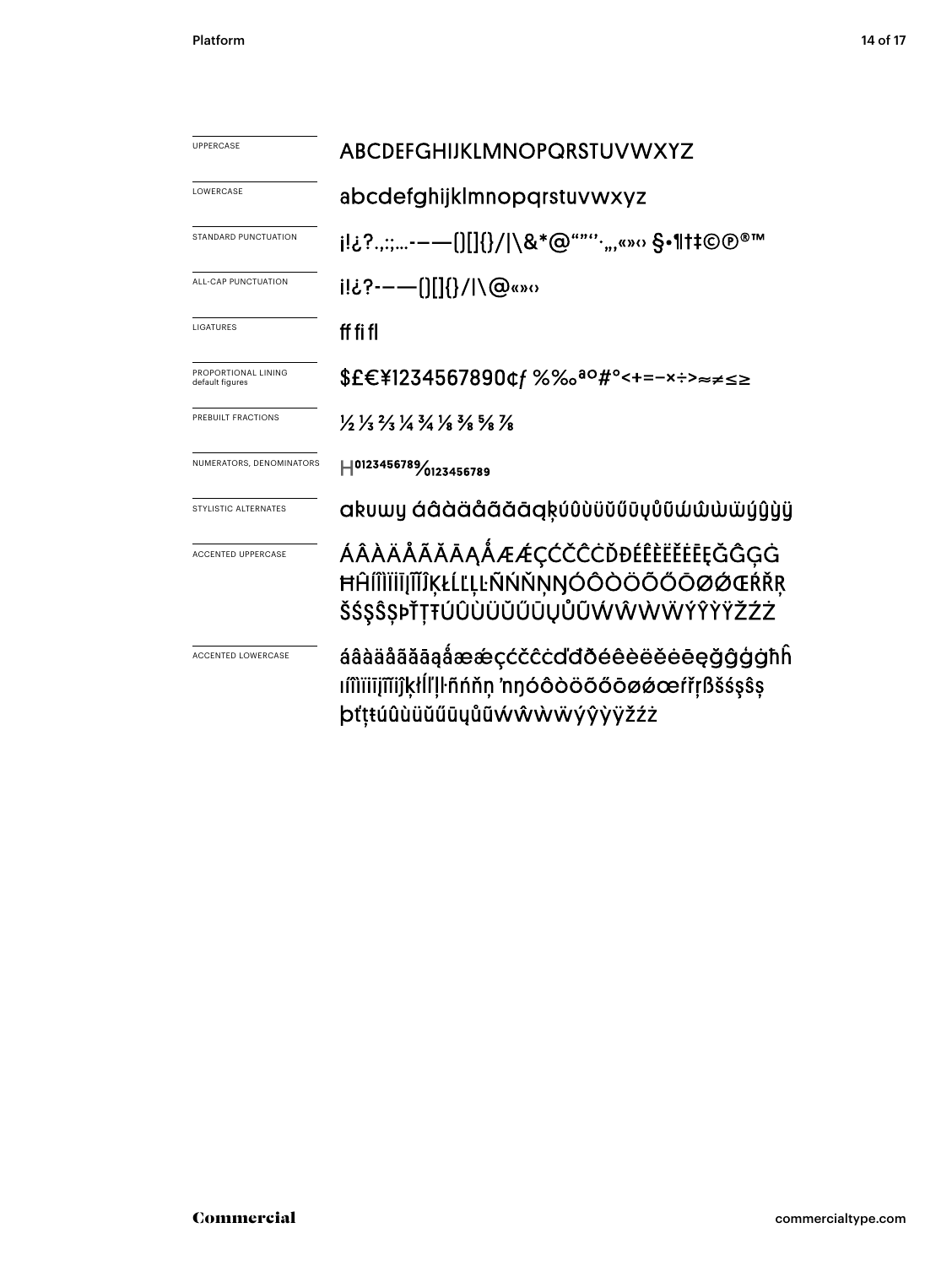| UPPERCASE                              | <b>ABCDEFGHIJKLMNOPQRSTUVWXYZ</b>                                                                                |
|----------------------------------------|------------------------------------------------------------------------------------------------------------------|
| LOWERCASE                              | abcdefghijklmnopqrstuvwxyz                                                                                       |
| STANDARD PUNCTUATION                   | <i>i!¿</i> ?.,:;-——()[]{}/ \&*@""''·,,«»o §•¶t‡©℗®™                                                              |
| ALL-CAP PUNCTUATION                    | i!¿?-——[][]{}/ ∖@«»o                                                                                             |
| LIGATURES                              | ff fi fl                                                                                                         |
| PROPORTIONAL LINING<br>default figures | \$£€¥1234567890¢f %‰ <sup>ao</sup> #°<+=-×÷>≈≠≤≥                                                                 |
| PREBUILT FRACTIONS                     | 1/2 1/3 2/3 1/4 3/4 1/8 3/8 3/8 1/8                                                                              |
| NUMERATORS, DENOMINATORS               | H0123456789/0123456789                                                                                           |
| STYLISTIC ALTERNATES                   | akuwy áâàäåãăāąķúûùüŭűūųůũώŵὼüýŷỳÿ                                                                               |
| ACCENTED UPPERCASE                     | ÁÂAÄÅÃĂĀĄÅÆÆÇĆČĈŎĐÉÊÈËĔĒĘĞĜĢĠ<br>ĦĤĺÎÌĬĬĨIJĨĨĶŁĹĽĻĿÑŃŇŅŊÓÔŎŎŎŎŎØŒŔŘŖ<br>ŠŚŞŜȘPŤŢŦÚÛÙÜŬŰUŲŮUŴŴŴŴŶŶŶŸŽŹŻ           |
| ACCENTED LOWERCASE                     | áâàäåãăāąåææçćčĉċďđðéêèëĕēēęğĝģġħĥ<br>ımıili imişkili   Intin ngóôòöõőōøøœŕřrßšśşŝs<br>þťţŧúûùüŭűūyůũẃŵẁẅýŷỳÿžźż |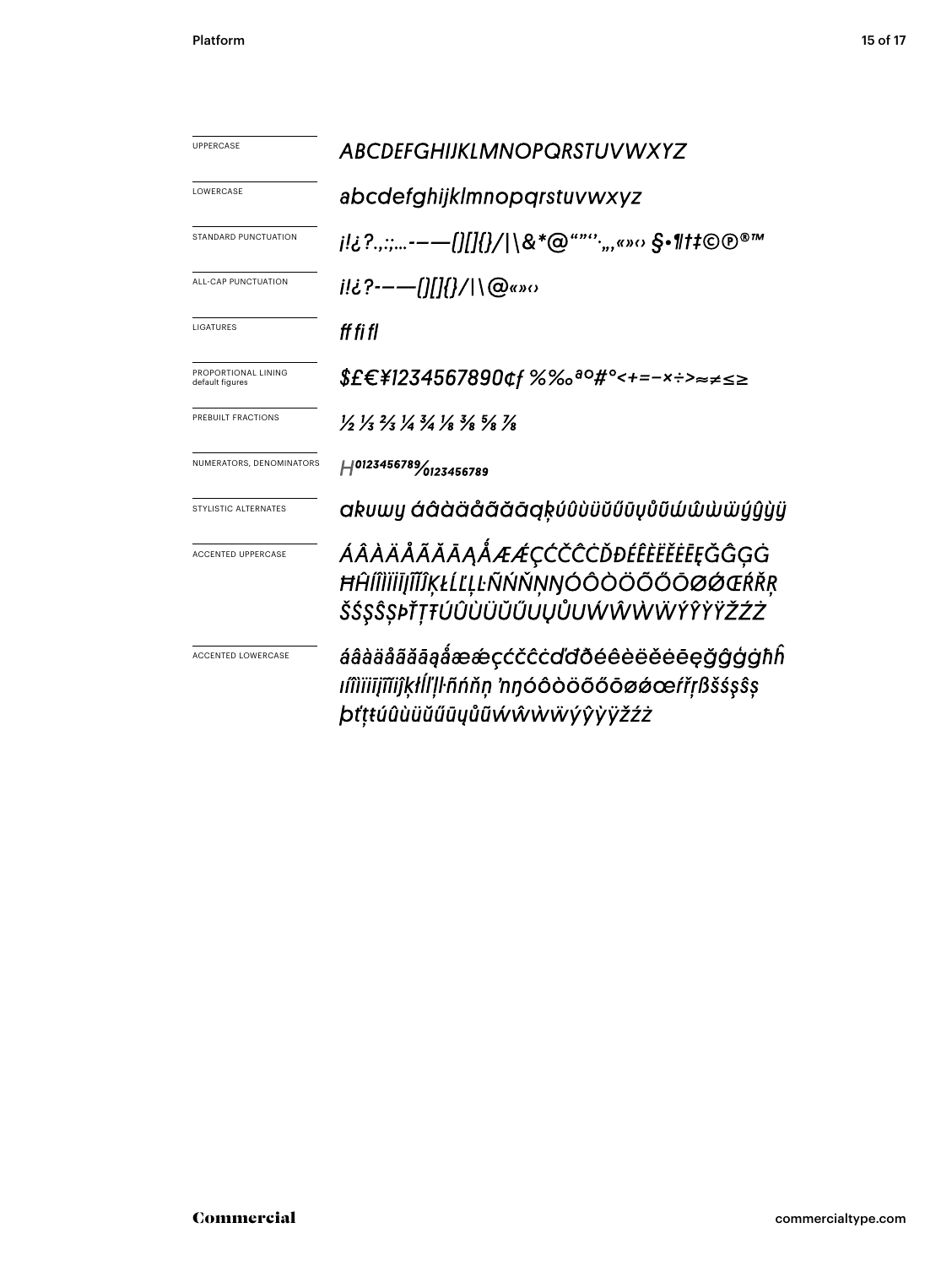**OPENTYPE FEATURES** ROMAN & ITALIC

Ramen, Ikura Don FRACTONS 21/7 91/13 51/4 21/91/13 51/4

**DEACTIVATED ACTIVATED** 

STYLISTIC SET OI**Nter Ramen, Ikura Don Ramen, Ikura Don ETYLISTIC SET O2 Workers, balking Workers, balking** STYLISTIC SET O3 **Rule, whom, play** Rule, whom, play  $\dot{\mathcal{E}}$  For only 14.65?  $\dot{\mathcal{E}}$  FOR ONLY 14.65? PROPORTIONAL LINING **E34.89 \$47,223.79** £34.89 \$47,223.79